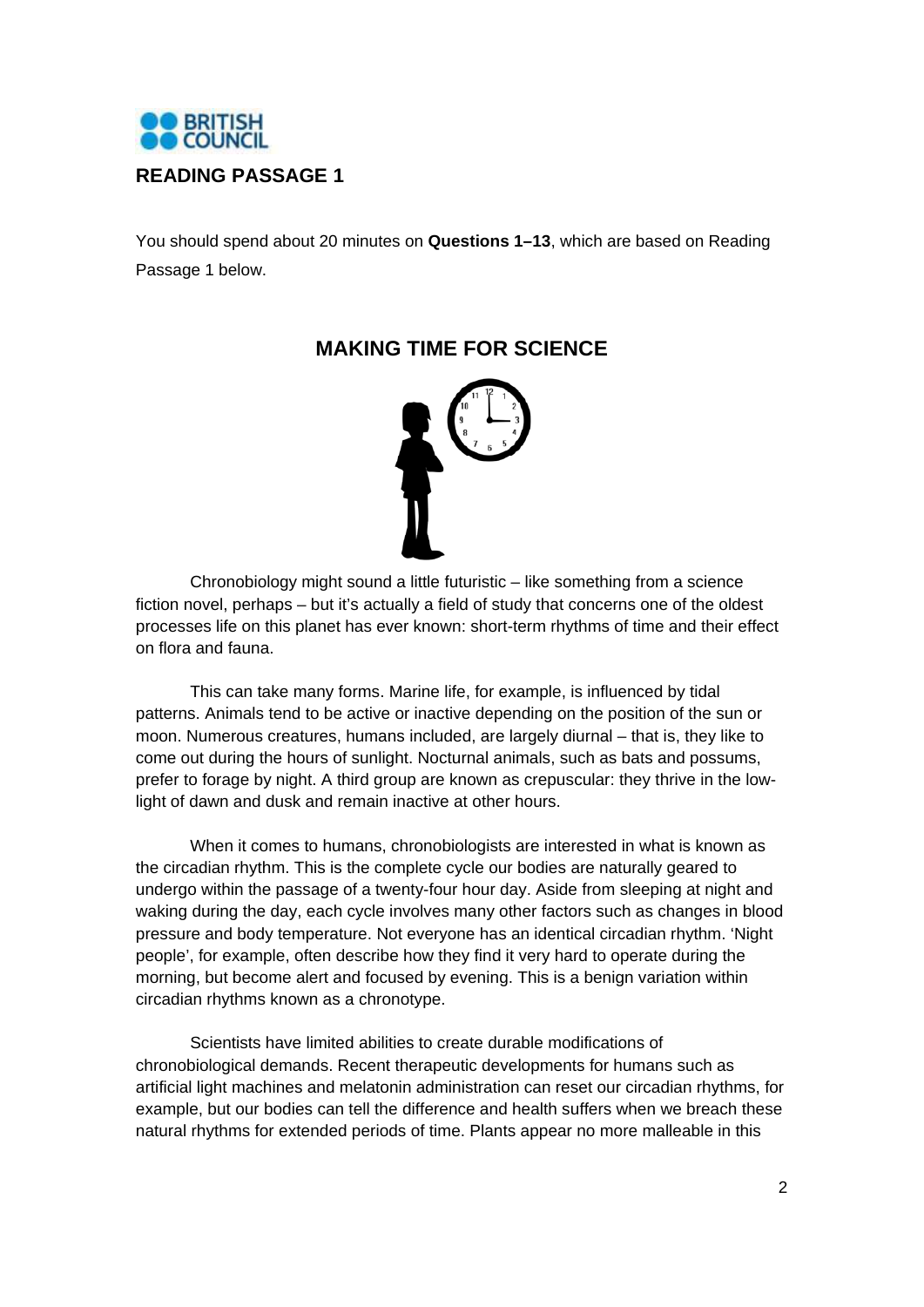

respect; studies demonstrate that vegetables grown in season and ripened on the tree are far higher in essential nutrients than those grown in greenhouses and ripened by laser.

 Knowledge of chronobiological patterns can have many pragmatic implications for our day-to-day lives. While contemporary living can sometimes appear to subjugate biology – after all, who needs circadian rhythms when we have caffeine pills, energy drinks, shift work and cities that never sleep? – keeping in synch with our body clock is important.

The average urban resident, for example, rouses at the eye-blearing time of 6.04 a.m., which researchers believe to be far too early. One study found that even rising at 7.00 a.m. has deleterious effects on health unless exercise is performed for 30 minutes afterward. The optimum moment has been whittled down to 7.22 a.m.; muscle aches, headaches and moodiness were reported to be lowest by participants in the study who awoke then.

Once you're up and ready to go, what then? If you're trying to shed some extra pounds, dieticians are adamant: never skip breakfast. This disorients your circadian rhythm and puts your body in starvation mode. The recommended course of action is to follow an intense workout with a carbohydrate-rich breakfast; the other way round and weight loss results are not as pronounced.

Morning is also great for breaking out the vitamins. Supplement absorption by the body is not temporal-dependent, but naturopath Pam Stone notes that the extra boost at breakfast helps us get energised for the day ahead. For improved absorption, Stone suggests pairing supplements with a food in which they are soluble and steering clear of caffeinated beverages. Finally, Stone warns to take care with storage; high potency is best for absorption, and warmth and humidity are known to deplete the potency of a supplement.

After-dinner espressos are becoming more of a tradition – we have the Italians to thank for that – but to prepare for a good night's sleep we are better off putting the brakes on caffeine consumption as early as 3 p.m. With a seven hour half-life, a cup of coffee containing 90 mg of caffeine taken at this hour could still leave 45 mg of caffeine in your nervous system at ten o'clock that evening. It is essential that, by the time you are ready to sleep, your body is rid of all traces.

Evenings are important for winding down before sleep; however, dietician Geraldine Georgeou warns that an after-five carbohydrate-fast is more cultural myth than chronobiological demand. This will deprive your body of vital energy needs. Overloading your gut could lead to indigestion, though. Our digestive tracts do not shut down for the night entirely, but their work slows to a crawl as our bodies prepare for sleep. Consuming a modest snack should be entirely sufficient.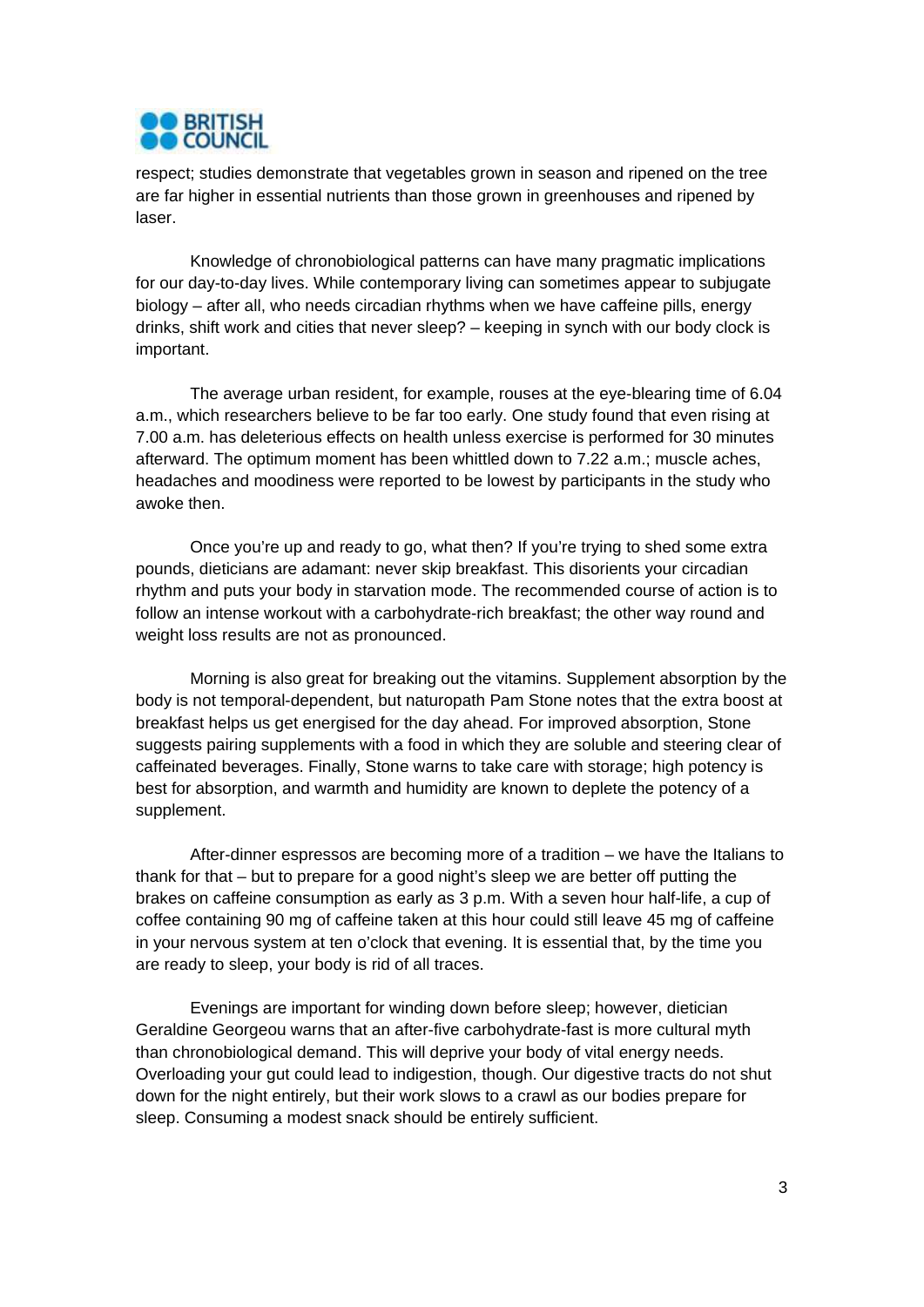

## **Questions 1–7**

Do the following statements agree with the information given in Reading Passage 1?

In boxes 1–7 on your answer sheet, write

| <b>TRUE</b>      | if the statement agrees with the information |
|------------------|----------------------------------------------|
| <b>FALSE</b>     | if the statement contradicts the information |
| <b>NOT GIVEN</b> | if there is no information on this           |

- **1** Chronobiology is the study of how living things have evolved over time.
- **2** The rise and fall of sea levels affects how sea creatures behave.
- **3** Most animals are active during the daytime.
- **4** Circadian rhythms identify how we do different things on different days.
- **5** A 'night person' can still have a healthy circadian rhythm.
- **6** New therapies can permanently change circadian rhythms without causing harm.
- **7** Naturally-produced vegetables have more nutritional value.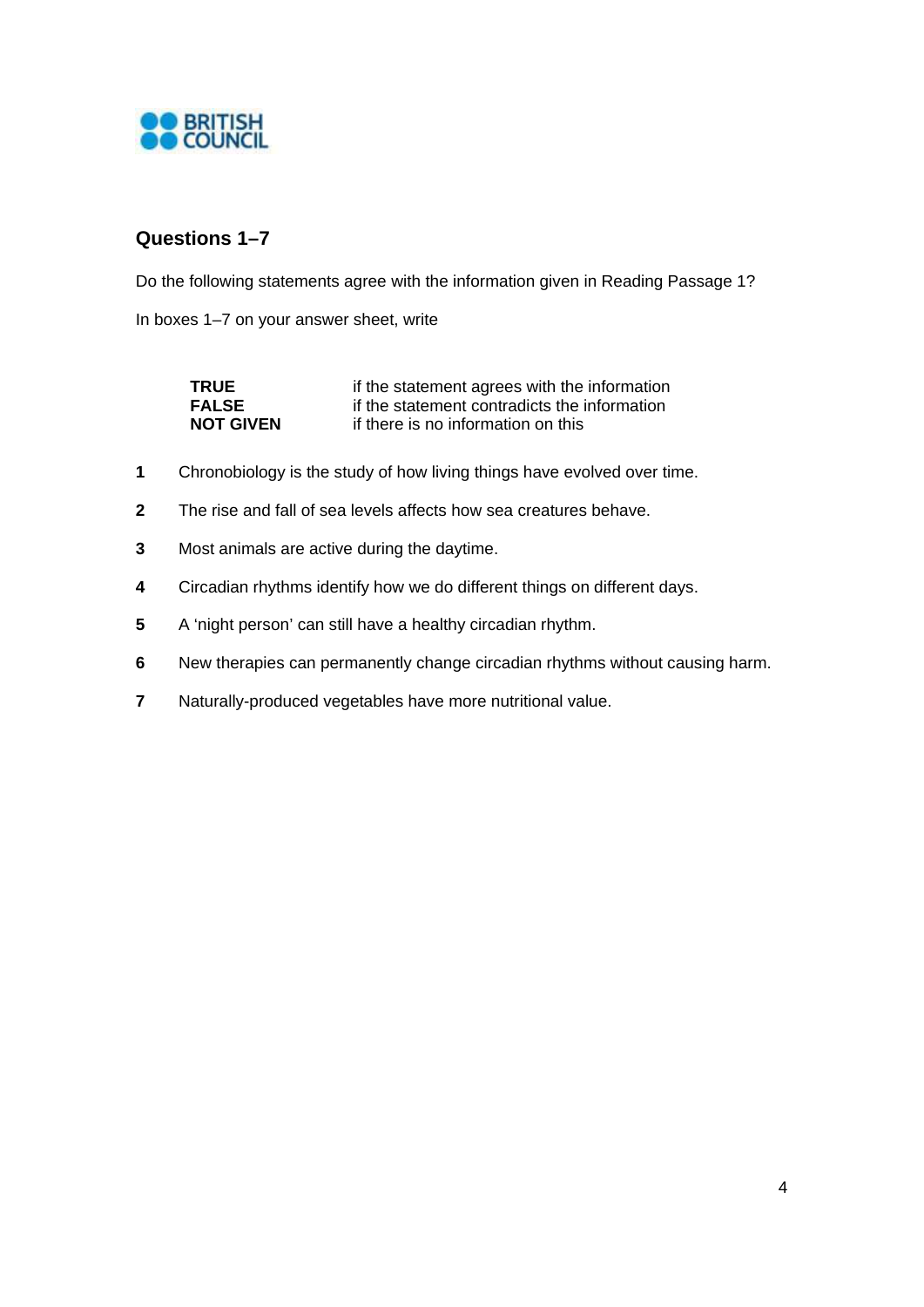

## **Questions 8–13**

Choose the correct letter, **A, B, C** or **D.**

Write the correct letter in boxes 8–13 on your answer sheet.

- **8** What did researchers identify as the ideal time to wake up in the morning?
	- **A** 6.04
	- **B** 7.00
	- **C** 7.22
	- **D** 7.30
- **9** In order to lose weight, we should
	- **A** avoid eating breakfast
	- **B** eat a low carbohydrate breakfast
	- **C** exercise before breakfast
	- **D** exercise after breakfast
- **10** Which is NOT mentioned as a way to improve supplement absorption?
	- **A** avoiding drinks containing caffeine while taking supplements
	- **B** taking supplements at breakfast
	- **C** taking supplements with foods that can dissolve them
	- **D** storing supplements in a cool, dry environment
- **11** The best time to stop drinking coffee is
	- **A** mid-afternoon
	- **B** 10 p.m.
	- **C** only when feeling anxious
	- **D** after dinner